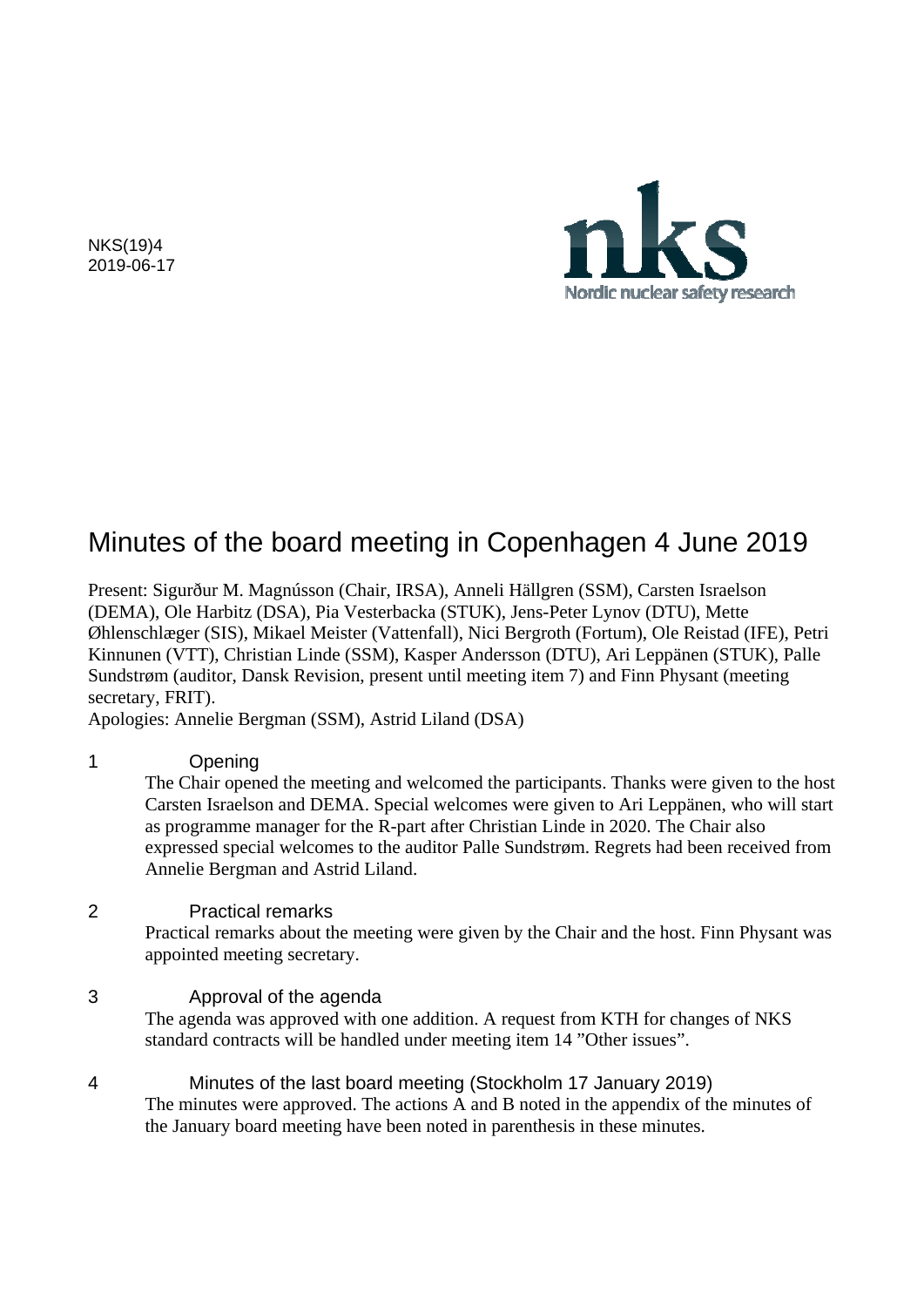## 5 Accounts 2018

The auditor Palle Sundstrøm presented the distributed material: the Financial Statements 2018 and the Long-form audit report both dated 4 June 2019. The distributed material and Palle Sundstrøm's presentation did not contain any qualifications, special remarks etc. One new section had been included in the Long-form audit report – namely section 1.3 "EU General Data Protection Regulation" addressing NKS compliance with the regulation. The board took note of the auditor's presentation and recommended the 2018 accounts to be approved by the owners.

## 6 Financial status for the current year

Finn Physant presented the Financial status report dated 16 May 2019. The reserve at present is estimated to approximately DKK 680,000 / EUR 91,000 – in accordance with this year's budget decision of 17 January 2019.

The board took note of the financial situation.

## 7 News since last board meeting

a) Report from the owners' group

The Chair reported that the owners had a good meeting yesterday discussing the draft policy paper and the discussion paper "summary of views on NKS after 2020". A few editorial changes were made to the policy paper and the owners feel that it can be approved as a living document to be reviewed and revised regularly i.e. every year. As for the discussion paper the owners feel that, given the strong support for a board and an advisory group, the changes can be approved at the January 2020 meeting. The chair and Anneli Hällgren will develop the discussion paper further and work on a procedure document. More on this under agenda item 8. The owners had approved Ari Leppänen as PC-R from 1.1.2020. The owners approved that the chair had provided a grant of 5,000 EUR to the Bo Lindell translation project since the last board meeting. The owners also discussed the request from KTH for a change in the wording of a contract to be signed with NKS. More under agenda item 14. b) News from board members' organisations

The members informed each other about relevant news.

c) Administrative news

Finn Physant presented the 2019 version of the pamphlet, which was published in December 2018 before the R and B seminar in January 2019. The status of this document as policy document will end with the approval of the new policy document under meeting item 8 "NKS after 2020". The same change of status effects the 2019 version of "This is NKS", which was presented at this year's January meeting. The printed version of the pamphlet will still be used for instance for distribution at the NSFS conference in Helsinki 10-14 June 2019. It was noted that the 2018 version of the "Handbook for NKS applicants and activity leaders" is still valid and fully updated. The handbook will be updated if needed. Finn Physant also presented a new bank agreement, which was signed by the boardmembers (Action A).

The board took note of the administrative news.

8 NKS after 2020

## a) The policy paper

The Chair informed of the editorial changes to the draft policy paper that the owners had agreed on. After a short discussion the policy paper was approved as a living document to be reviewed and revised regularly i.e. every year. Approved policy paper in Appendix A.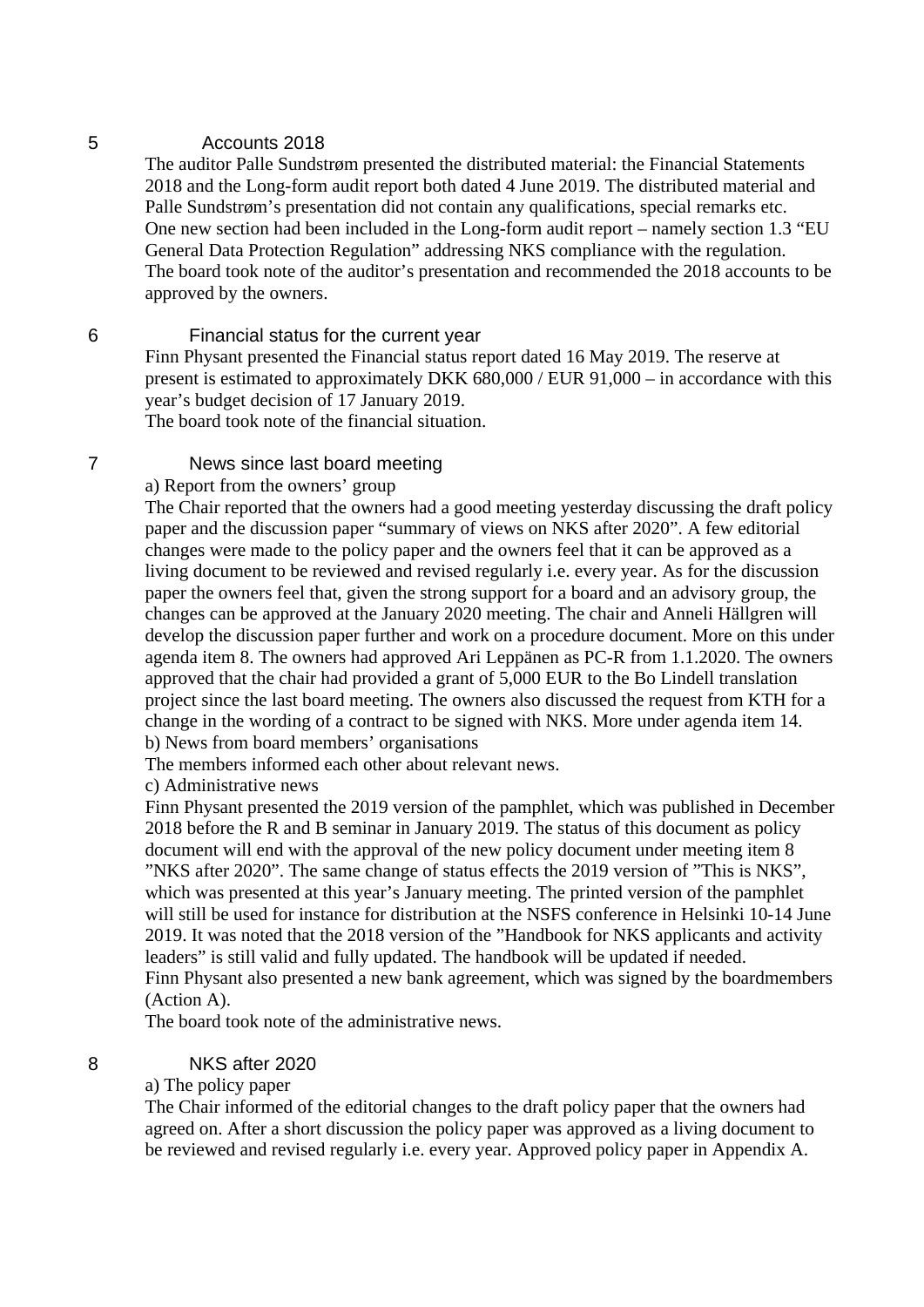#### b) The discussion paper.

The Chair introduced the paper and changes to the draft document that the owners had agreed on at their meeting yesterday i.e. an upper number of representatives from cofinanciers from one country in the Advisory Group. The discussion focused on the change for a board consisting of the owners and an advisory group composed of representatives of the owners and co-financiers. While there was strong support for the change different views were expressed concerning the composition of the advisory group.

There was a decision to ask for the views of the board, in particular the representatives of the co-financiers on composition and role of the Advisory Group as well as working methods including need for and issues to be addressed at meetings in particular related to the evaluation process. Views to be submitted to the Chair before 15 September 2019. The discussion paper will be developed further with a new draft submitted to the board for comments before end of October. Comments due before end of November.

The aim is to approve changes at the 2020 January meeting.

Revised discussion paper in Appendix B.

(Action B).

## 9 Research activities in 2020

The Chair and Kasper Andersson informed the board about this year's call for proposals (CfP). There will be a CfP for both the B- and R-part opening on 2 September with deadline 15 October. The deadline for submission of evaluations from board members will be before 15 November and the next coordination meeting will take place end of November. The Chair proposed the budget for 2020 for each programme's activities to be set to DKK 3,000,000. The board agreed to this.

The Chair will ask the owners and co-financiers for a possible raise of funding in 2020 compared to their funding in 2019. The owners indicated that the contributions in 2020 will be at the same level as in 2019.

Nici Bergroth asked for an overview of the development in funding from both owners and co-financiers over the last 10 years. The secretariat will provide such an overview for the next board meeting.

## 10 R-part:status

Christian Linde made a presentation of the status of the ongoing R-part activities. Overall the work in NKS-R is progressing according to plan.

Status for the activities from CfP 2019: Contracts signed for all 6 activities (one contract from KTH for THEOS not signed yet). No major delays reported. Fortum and TVO support agreements submitted 25 April.

Status for the activities from CfP 2018: 4 out of 6 activities completed and reports published on website, 1 draft report received (FIREBAN) and 1 activity to be completed (SPARC). Status for the activities from CfP 2017: 2 draft reports received (FIREBAN and WRANC). Planned PROSAFE seminar: Interim workshop in December 2019.

The NKS-R article has been published in the June issue of Nuclear Engineering snf Technology (Volume 51, Issue 3, pp. 647-653, <https://doi.org/10.1016/j.net.2018.11.013>). The board took note of the R-part status.

## 11 B-part: status

Kasper Andersson presented the status of the NKS-B activities. Overall, the work in NKS-B is progressing well.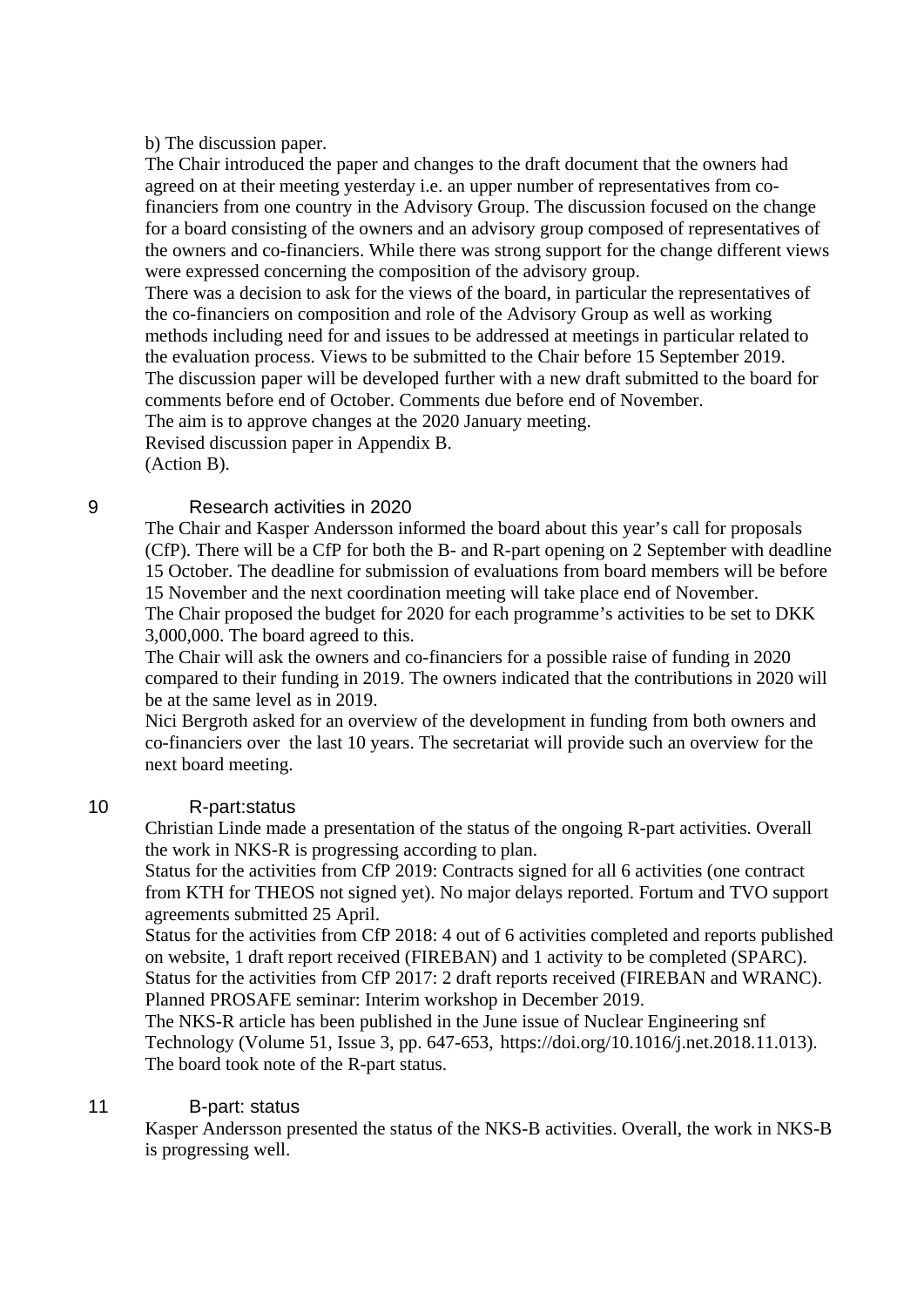Since the last NKS-B status report: 6 final reports published on the website and 1 received but on request not yet published.

Delayed activites (from before 2018): None.

Activities commencing in 2018: 7 (of 8) completed and 1 nearing completion (NORCO II). Activities commencing in 2019: All 8 contracts signed, work on schedule.

A presentation has been prepared for next week's NSFS conference.

The board took note of the B-part status.

## 12 NKS R and B seminar

On behalf of the coordination group Finn Physant presented the results and conclusions of the survey carried out after the January 2019 seminar including comparisons with the results and conclusions of the surveys carried out after the 2013 and 2016 seminars.

The responses and results of the surveys were reported to the board concerning: overall rate, seminar attendance, relevance, usefulness, quality of presentations, seminar organization, scheduling, timing, facility/venue, handouts of books of abstracts and pamphlets,

networking possibilities/opportunities and poster session. Finally one outstanding response out of the many very positive responses – was the average rating of 4,3 (of 5) on "How

likely are you to attend future NKS seminars?" An overall conclusion from the coordination group therefore was to start working for a 2022 seminar.

There was an extensive support from the board to start the planning of a 2022 seminar with the same venue as in 2019.

The board discussed some of the feedbacks from the 2019 seminar and possible themes for the 2022 seminar.

The delicate balance between the seminar blocks of presentations and time for questions and answers were discussed and must be addressed and handled again for the next seminar. Carsten Israelson stressed that the presence of invited speakers is important.

Ari Leppänen suggested that short poster presentations could be made in relevant parts of the seminar.

There was a discussion concerning themes for the upcoming seminar at a broad level.

## 13 Information activities

Finn Physant informed the board about the website, newsletters etc. – Website visitor statistics were presented concluding that the level of use of the website has been quite normal this year with relatively many visitors in January in connection with the R and B seminar.

Seen over a period from 2012 to 2019 there is a clear tendency that the website has relatively many visitors every year in September and October in connection with the CfP and in January in seminar years (2013, 16 and 19).

With a lot of possible statistics presentations available Finn Physant asked for new ideas concerning these presentations.

Anneli Hällgren suggested that the statistics presentations maybe didn't need to be made on all board meetings.

Mikael Meister asked for statistics on downloads of NKS-reports.

The secretariat will include such statistics for the next board meeting.

Since the last board meeting one NewsFlash has been distributed. On January 24: Presentations from the R and B seminar were made available at [www.nks.org](http://www.nks.org/) and a summary report was presented from the board meeting in Stockholm, January 17, 2019. On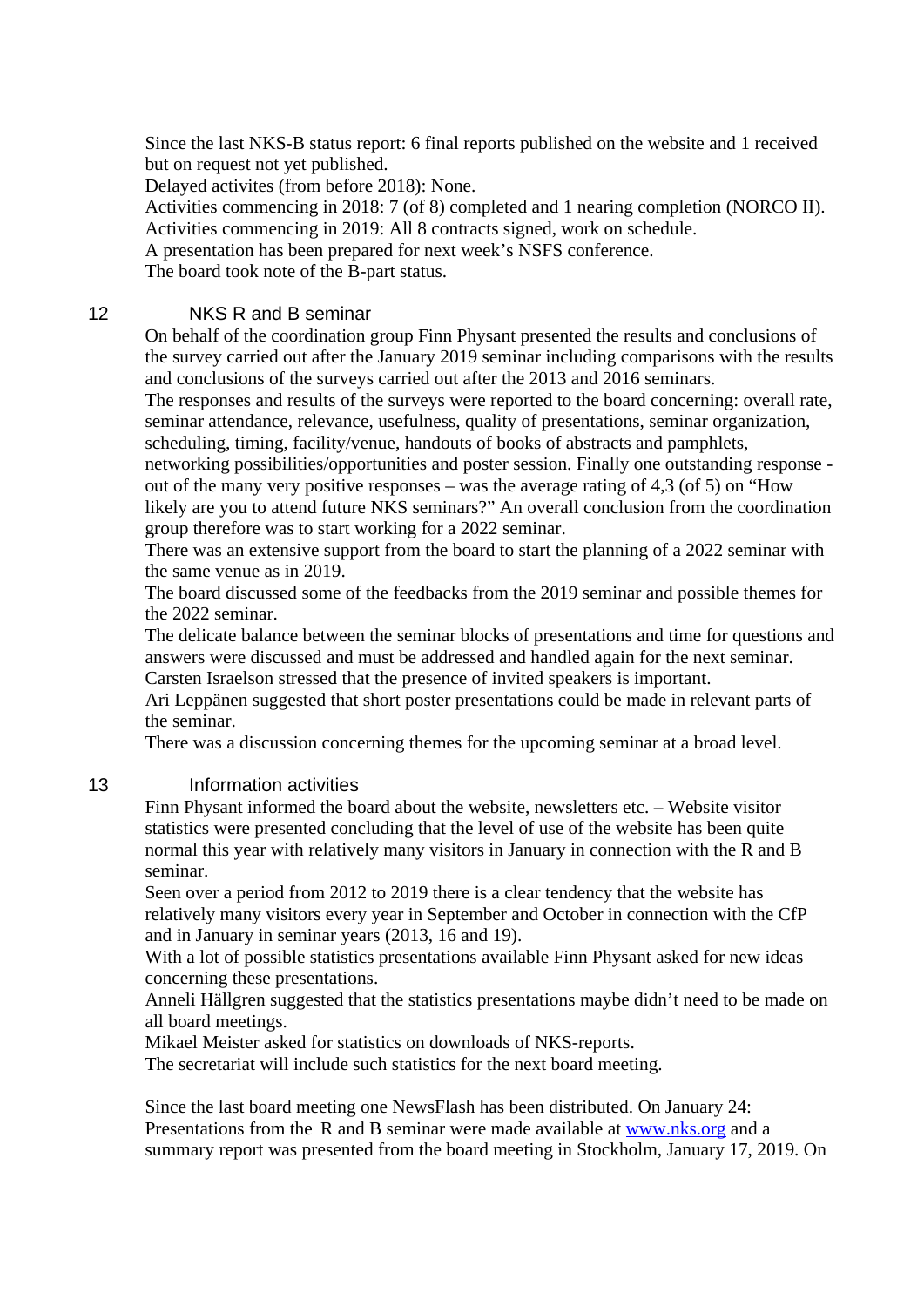May 28: A NewsLetter was distributed a week before this board meeting with presentation of many new publications.

There is a list of more than 540 e-mail addresses, to which NKS electronic letters are distributed.

Furthermore material had been produced for distribution at the NSFS 2019 conference, and it was noted that NKS has 53 followers on LinkedIn.

## 14 Other issues

The Chair informed about a request from KTH for two major changes in a contract to be signed concerning the THEOS project. One concerns the introduction of a comprehensive liability clause and the other when the 2nd and final payment of the contract is due. After a long discussion it was decided to ask for advice from the legal department of SSM concerning the liability clause and that the PC-R and Anneli Hällgren, representing the owners, would open a dialogue with KTH with the aim of clarifying the request and come to an agreement on text that both parties can accept. The NKS Chair is to be informed of development and involved in the process as needed.

Ari Leppänen – as upcoming R-part programme manager - made a short prensentation of himself to the board.

## 15 Next meeting

Next meeting will be in Helsinki 14 January 2019 (dinner) and 15 January (meeting) with the Finnish owner as host.

## 16 End of meeting

Many thanks for a good meeting  $-$  in particular to the host  $DEMA$  – were expressed by the Chair.

Sigurður M. Magnússon Chair Finn Physant

Meeting secretary

Appendix A: "Policy for Nordic Nuclear Safety Research (NKS). Approved 04062019". Appendix B: "Reflections on the structure and organizations of NKS after 2020 – Discussion paper based on views expressed by the NKS board. Anneli Hällgren, SSM, Sigurdur M Magnusson, IRSA". Revised 07062019. Appendix C: Actions from the board meeting.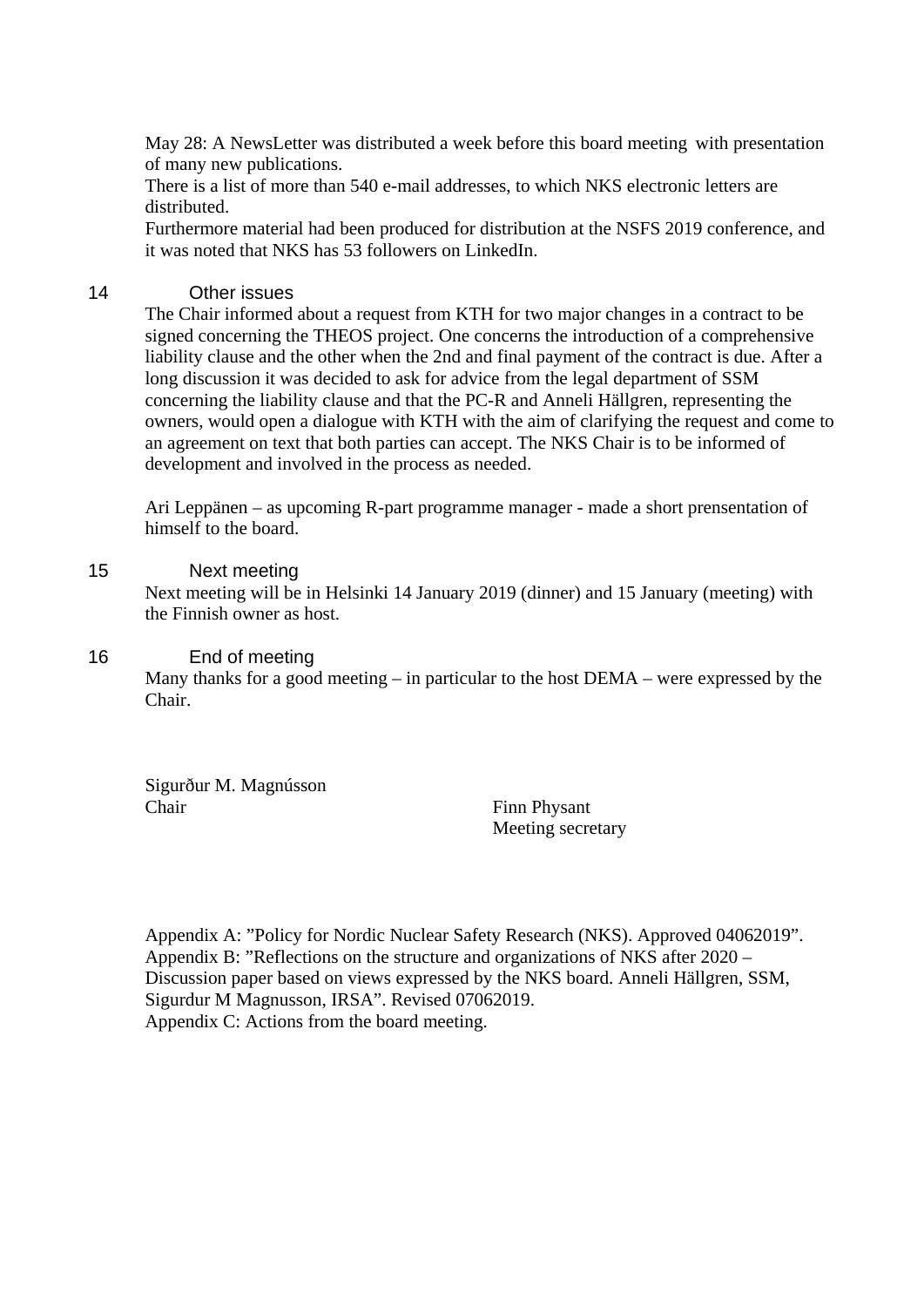# **Appendix A**

## **Policy for Nordic Nuclear Safety Research (NKS).**

#### **Approved 04062019.**

#### **This is NKS**

NKS is a Nordic forum for research, competence building, experience exchange and networking in nuclear and radiation safety with focus on reactor safety, including decommissioning, and emergency preparedness. This is achieved by joint activities of interest to the financing organisations and other end users resulting in scientific articles and technical reports. The results are used by the participating organisations in their competence building, decision making processes and information activities. All NKS results are available free of charge not only for the NKS family but also internationally providing an international benefit of NKS work.

Within NKS, valuable networks are built: between younger and more senior researchers; between industry, universities and authorities; between neighbouring countries. Important links are also created between those who need to cooperate in case of a nuclear accident within the NKS countries or elsewhere in the world. As NKS makes people connect, problems are tackled quicker, more efficiently, more consistently, and at a lower cost than if acting alone – with benefits for both humans and the environment.

NKS is committed to good public governance, including transparency, efficiency, and sound financial planning. Decisions concerning strategic aspects of NKS economy are made by the owners, while a board consisting of owners and co-financiers make decisions on e.g. projects eligible for funding.

## **The purpose of NKS**

The purpose of NKS is to facilitate a common Nordic view on nuclear and radiation safety and at the same time creating networks that are easily activated, e.g. in the case of a nuclear accident. The cooperation builds on the foundation of a common cultural and historical heritage and a long tradition of collaboration between the five Nordic countries: Denmark (also the Faroe Islands and Greenland), Finland, Iceland, Norway and Sweden.

## **The challenges addressed by NKS**

The Nordic countries face common challenges in relation to Nordic nuclear installations as well as those in neighbouring countries. While nuclear power plants are in operation in Finland and Sweden, research reactors are in operation or have been operated in Denmark, Finland, Norway and Sweden. In Finland new reactors are being built, whereas for Sweden, Denmark and Norway decommissioning of research reactors and of the oldest nuclear power plants is on the agenda.

By exchanging experiences, a common understanding of rules, practices and measures, and how they might differ between the neighbouring countries, can be achieved. By building competence together, each country benefits and has the opportunity of financing both more and bigger research projects since co-operation creates synergy and new approaches.

Nuclear accidents have highlighted the need for effective emergency preparedness. By continuously improving detection, response and decision aiding tools while maintaining an informal collaborative network between relevant stakeholders in the Nordic countries, the capacity and capability to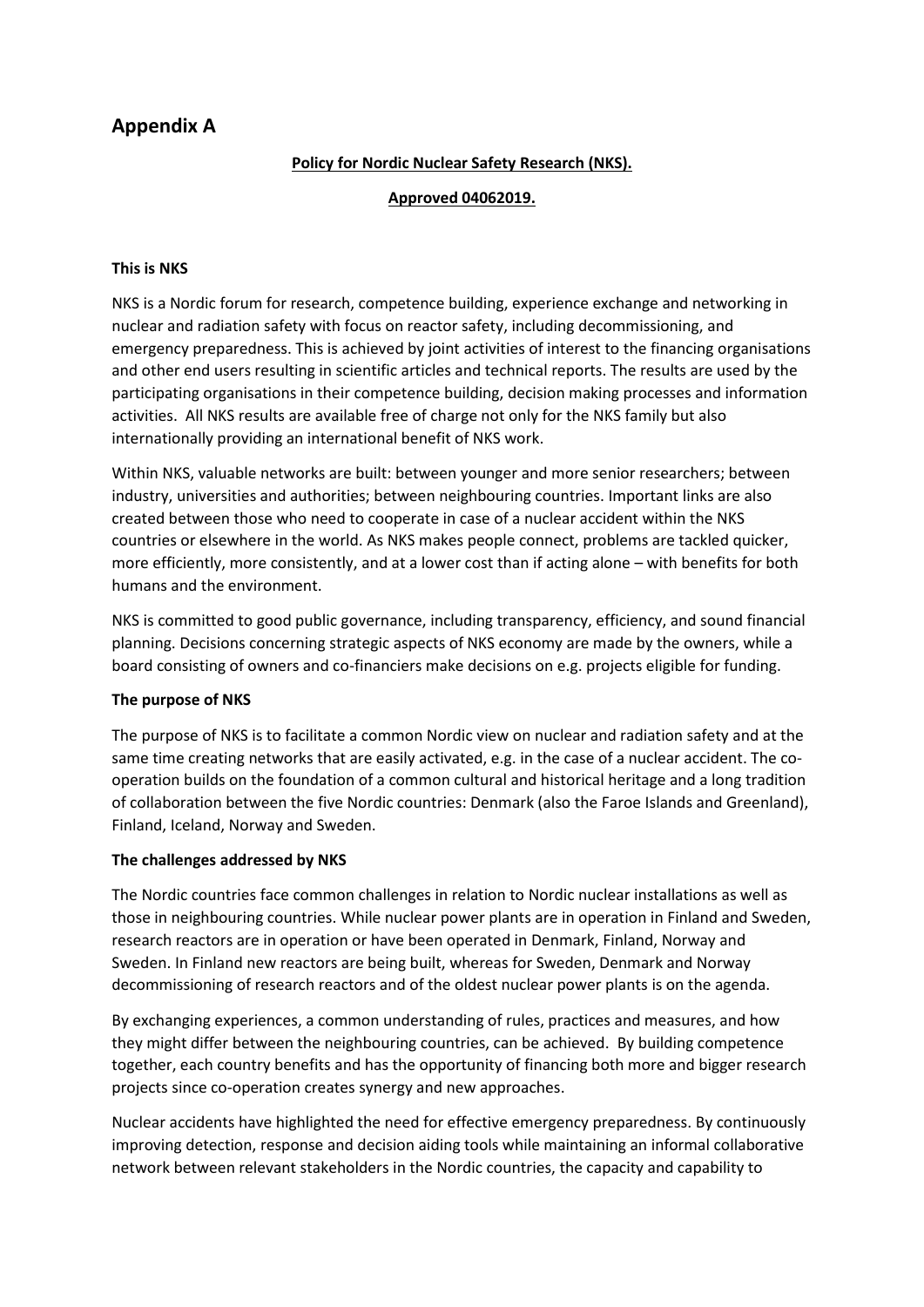respond optimally to an emergency is enhanced. Experience has shown that nuclear challenges to society are far from static, and the response systems require continuous development.

#### **The activities of NKS**

NKS activities are divided into two program areas:

**[NKS-R:](http://www.nks.org/en/nksr/nksr.htm)** The NKS-R program is focusing on the area of reactor safety throughout the lifecycle of a nuclear installation. The program covers the topics thermal hydraulics, severe accidents, reactor physics, risk analysis and probabilistic methods, organisational issues and safety culture, and plant life management and extension. Decommissioning of nuclear power plants and other nuclear installations/facilities and management of nuclear waste and spent fuel is also included in the NKS-R program, whereas measurements related to these topics are covered by the NKS-B program. Activities within NKS-R typically involve experimental and computational studies of phenomena related to reactor safety, model development for risk and uncertainty assessments, analysis of human and organisational factors, or development of new methods for surveillance and enhancement of safety in daily and long-term reactor operation or within decommissioning and waste management.

[NKS-B:](http://www.nks.org/en/nksb/nksb.htm) The NKS-B program is focusing on nuclear and radiological emergency preparedness, radioecology and environmental assessments and measurement strategies, technologies and quality assurance. The key area of interest in the context of emergency preparedness is the impact on society (humans and the environment). Radioecology provides information on the fate, transport and effects of radionuclides and other influencing contaminants in the environment. Measurements are an integral part of both emergency management and radioecology, and also needed to secure compliance with standards and regulations concerning radioactive material, for example in decommissioning and reactor waste management. All such measurement issues are included in the NKS-B program as are measurement projects related to recovery of sources.

#### **Owners and Financiers of NKS**

The owners and main financiers are:

[Danish Emergency Management Agency](http://brs.dk/eng/Pages/dema.aspx) (DEMA, Denmark) [The Ministry of Economic Affairs](http://www.tem.fi/en/frontpage) and Employment (TEM, Finland) [Icelandic Radiation Safety Authority](http://www.gr.is/) (GR, Iceland) Norwegian Radiation and Nuclear Safety Authority (DSA, Norway) [Swedish Radiation Safety Authority](http://www.stralsakerhetsmyndigheten.se/In-English/About-the-Swedish-Radiation-Safety-Authority1/) (SSM, Sweden)

The co-financiers are:

[Fennovoima Oy](http://www.fennovoima.fi/en) (Finland) [Fortum Power and Heat Ltd.](http://www.fortum.com/en/pages/default.aspx) (Finland) [TVO](http://www.tvo.fi/Home) (Finland) [Institute for Energy Technology](http://www.ife.no/Frontpage-en) (IFE, Norway) [Forsmark Kraftgrupp AB](http://www.vattenfall.se/sv/forsmark.htm) (Sweden) [OKG AB](http://www.okg.se/) (Sweden) [Ringhals AB](http://www.vattenfall.se/sv/ringhals.htm) (Sweden) [SKB](http://www.skb.com/) (Sweden)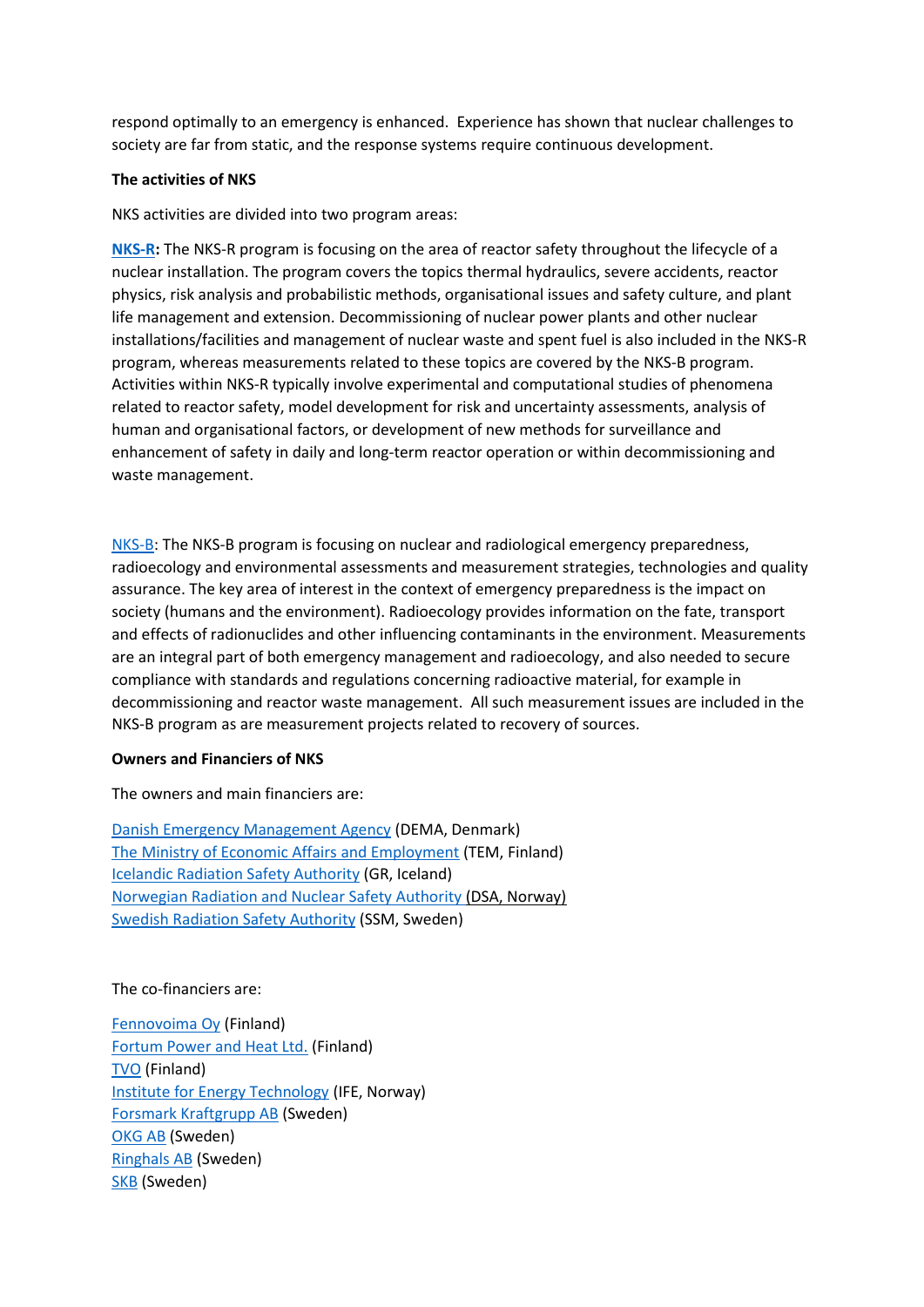# **Appendix B**

Revised draft 07062019.

# **Reflections on the structure and organizations of NKS after 2020.**

# **-Discussion paper based on views expressed by the NKS board.**

# **Anneli Hällgren, SSM**

# **Sigurður M Magnússon, IRSA**

This discussion paper consists of an introduction, providing background on NKS policy discussions since June 2017, summary of views expressed by NKS board members and their views in full.

## **Introduction.**

The policy discussion on the future structure and direction of NKS (NKS after 2020) began at the **NKS owners and board meetings on 7 and 8 June 2017**.

In February 2017 Eva Simic had distributed the SSM report "Evaluation of the Swedish participation in the Nordic Nuclear Safety Research (NKS) collaboration" by Oxford Research to the board members.

At the NKS board meeting on 8 June 2017 Hjalmar Eriksson from Oxford Research gave comprehensive presentation on the evaluation of the added value for Sweden from participating in NKS.

## **The report by Oxford, the presentation by Hjalmar and the discussion that followed was the starting point for the discussion on the future structure and direction of NKS in the NKS board.**

At the meeting there was also a decision to establish a working group to review and revise the role of the PC´s with a deadline for report before the January 2018 board meeting. Nici Bergroth was the chair the working group.

For more information see:

[http://www.nks.org/download/styrelsesmoeder/Board\\_meeting\\_170608/nks-17-05](http://www.nks.org/download/styrelsesmoeder/Board_meeting_170608/nks-17-05-minutes_board_meeting_20170703_final.pdf) [minutes\\_board\\_meeting\\_20170703\\_final.pdf](http://www.nks.org/download/styrelsesmoeder/Board_meeting_170608/nks-17-05-minutes_board_meeting_20170703_final.pdf)

At the **January 2018 meetings** there were comprehensive agreements at the owners meeting regarding the finances and chair of NKS for the next three years (end of 2020). These agreements provide stability in NKS for the next three years ensuring ample time for a thorough discussion and implementation of NKS future strategy and direction.

There was an extensive discussion on the report from the working group to review and revise the role of the PC´s at the board meeting.

The owners and board members had been asked for their reflections on the future of NKS prior to the meeting. On basis of their reflections a discussion document "Proposals and suggestions from reflections over NKS future directions by owners and board members" dated 17 January 2018 had been developed. All proposals and suggestions concerning policy and content of the NKS program in the document were discussed and preliminary conclusions reached for all except three that required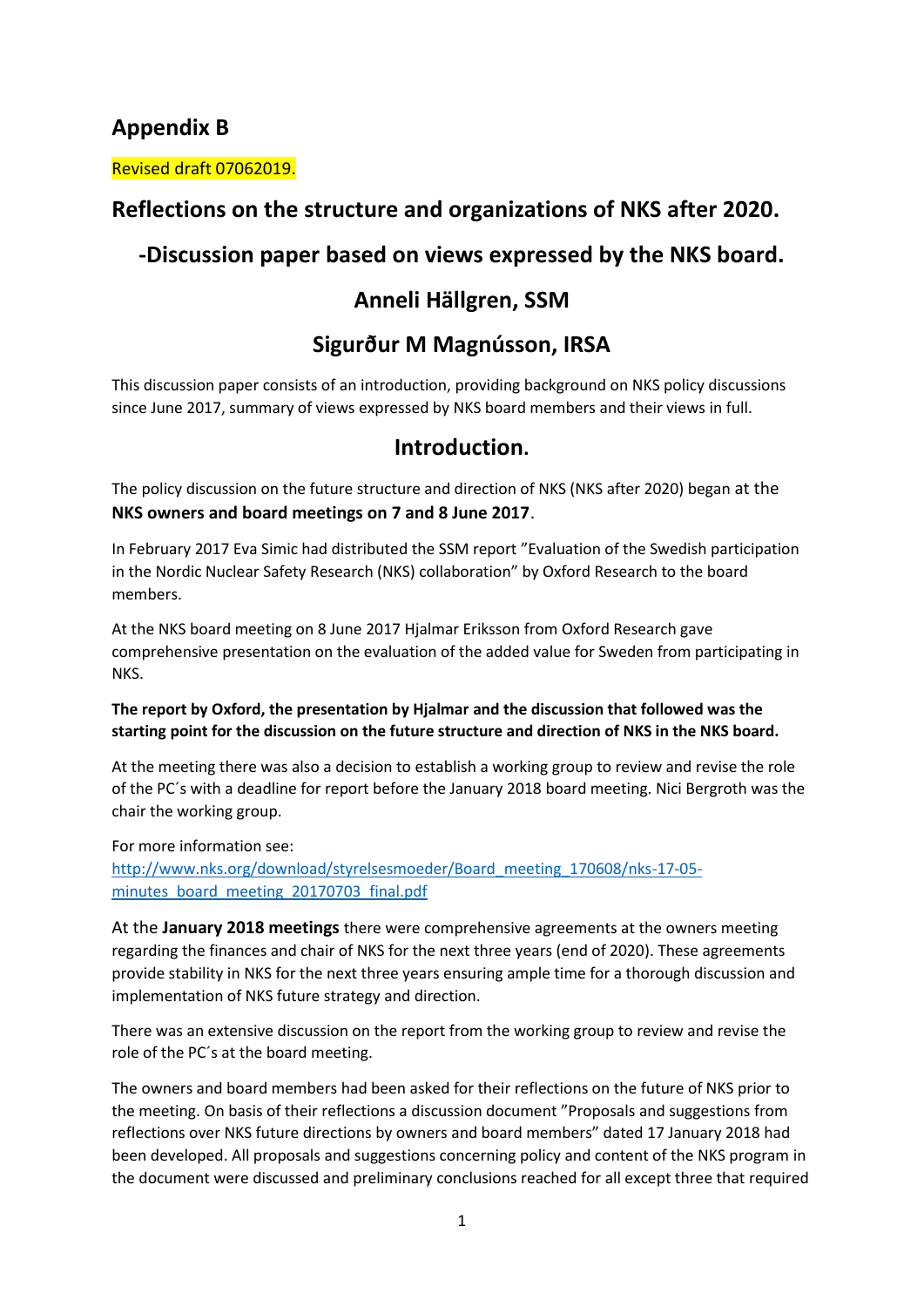more work. The outcome "Conclusions – NKS Board 18 January" was an appendix to the minutes of the meeting.

The remaining three were

#### **Length, number and funding of projects:**

*Conclusion: Discussion reflected different views within the NKS Board. PC´s to develop a discussion paper based on the discussion in consultation with the Chair. Draft paper to be circulated to board for comments in good time before June meeting. Decision at June meeting.* 

#### **Prioritized areas:**

*Conclusions: The discussion reflected different views in the Board and that "prioritized areas" are implicit in our evaluation i.e. relevance for end users and mean ranking as well in final ranking. PC´s, in consultation with the Chair, to develop a discussion paper taking into account the discussion at the board meeting. Draft paper to be circulated to board for comments in good time before June meeting.*

#### **Division between NKS B and NKS R.**

*Conclusions: The discussion confirmed the growing importance of decommissioning and management of radioactive waste. PC´s to develop this issue further before June board meeting.*

For more information see: [http://www.nks.org/download/styrelsesmoeder/Board\\_meeting\\_180118/nks-18-01](http://www.nks.org/download/styrelsesmoeder/Board_meeting_180118/nks-18-01-minutes_board_meeting_20180307_rev2.pdf) [minutes\\_board\\_meeting\\_20180307\\_rev2.pdf](http://www.nks.org/download/styrelsesmoeder/Board_meeting_180118/nks-18-01-minutes_board_meeting_20180307_rev2.pdf)

At the **June 2018** meeting the discussion continued. At the owners meeting 27 June there was a decision to develop a policy document "NKS after 2020".

The discussion at the board meeting on 28 June focused on the preliminary conclusions of the discussions on NKS future direction at the January 2018 board meeting and the remaining three issues. There was a conclusion on all issues.

## For more information see:

[http://www.nks.org/download/styrelsesmoeder/Board\\_meeting\\_180628/nks-18-04](http://www.nks.org/download/styrelsesmoeder/Board_meeting_180628/nks-18-04-minutes_board_meeting_20180814_final.pdf) [minutes\\_board\\_meeting\\_20180814\\_final.pdf](http://www.nks.org/download/styrelsesmoeder/Board_meeting_180628/nks-18-04-minutes_board_meeting_20180814_final.pdf)

At the **January 2019** meeting the discussion focused on the draft policy paper that had been circulated prior to the meeting. On basis of the discussion the draft was revised and circulated to board members for comments. A final draft is expected to be approved at the 2019 June meeting.

There was a decision that the next steps in the discussion on "NKS after 2020" would be to ask owners and board members to give their views on the present structure and organization of NKS and NKS activities including proposals for improvement/change.

**This discussion paper is based on the views expressed by board memebers (p.3-5) and is an input to the discussions at the meeting of the NKS owners on 3 June 2019 and the NKS board on 4 June 2019. The full text of the views from NKS board members is in an appendix to this discussion paper, p. 6-12.**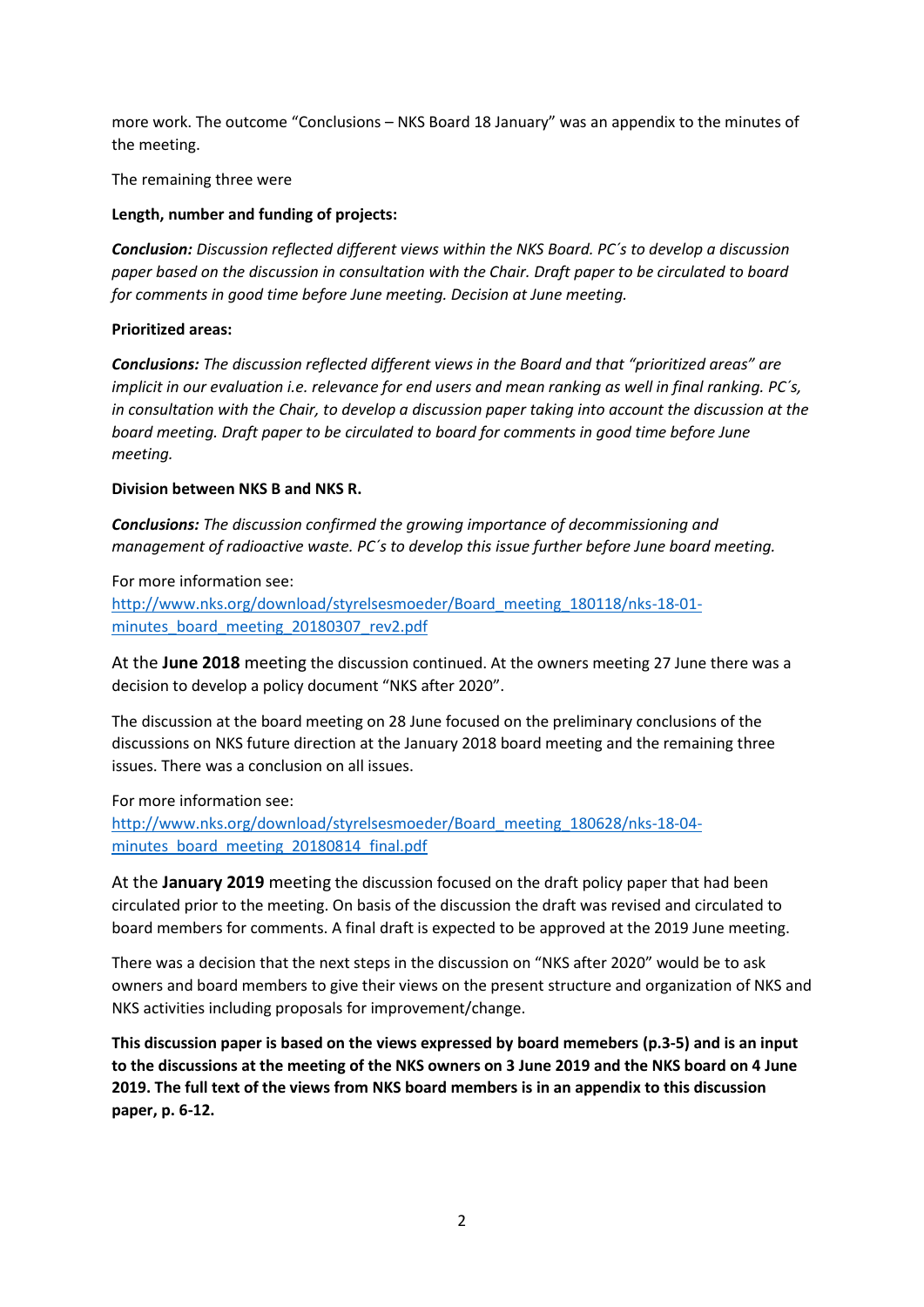In general there is broad support to continue the present structure and organization of NKS. The main proposals for change address the composition and role of the board as well as to establish an Advisory Group.

# **Summary of views expressed by board members.**

## **NKS Board.**

It is proposed that the owners of NKS, appoint one member each to the NKS board. The board appoints one board member as chair. The NKS board is responsible for the NKS business's framework including strategies, budget, finances incl. contracts with PC's and secretariat etc. The NKS board approves the research projects to be funded, based on the recommendation of the PC´s after evaluation of applications by the NKS advisory group.

# **Advisory Group.**

There is a proposal to establish an Advisory Group. Each owner will have the opportunity to nominate up to two members of the Group, one for each program area. Each co-financier will have the opportunity to nominate one member of the Group for one program area. There can be at most two members of the Group from co-financiers in each country. If there are more than two cofinanciers in a country they need to agree on a rotation scheme for membership as needed.

In order to achieve a better balance within the Advisory Group the owners can, by consensus, invite an organisation that does not provide funds to NKS to join the Group for a specified time.

The main role of the Advisory Groups is to evaluate proposals for research projects and advise the board on the research program. The chair of NKS is also the chair of the Advisory Group.

# **Coordination Group**

There is strong support for continuation of the coordination group, consisting of PCs, secretariat and chairman, for continued efficiency and progress in the work of NKS.

# **Secretariat**

There is strong support for the NKS Secretariat to continue, in an efficient way, to take care of the administrative issues, including financial issues and the website.

## **Program Coordinators**

The function of Program Coordinators (PCs) is considered to be important and that the function is still needed at an approximate half-time (of a full position) per program. Thus PCs are able to read through and quality assure the project results. The fact that the quality assurance takes place at PCs guarantees a consistent quality. Having the same PC for both NKS-R and NKS-B is not feasible given the broad and at the same time deep expertise that a person would then need to possess. It would also make NKS too vulnerable to changes in staffing.

## **Time limits:**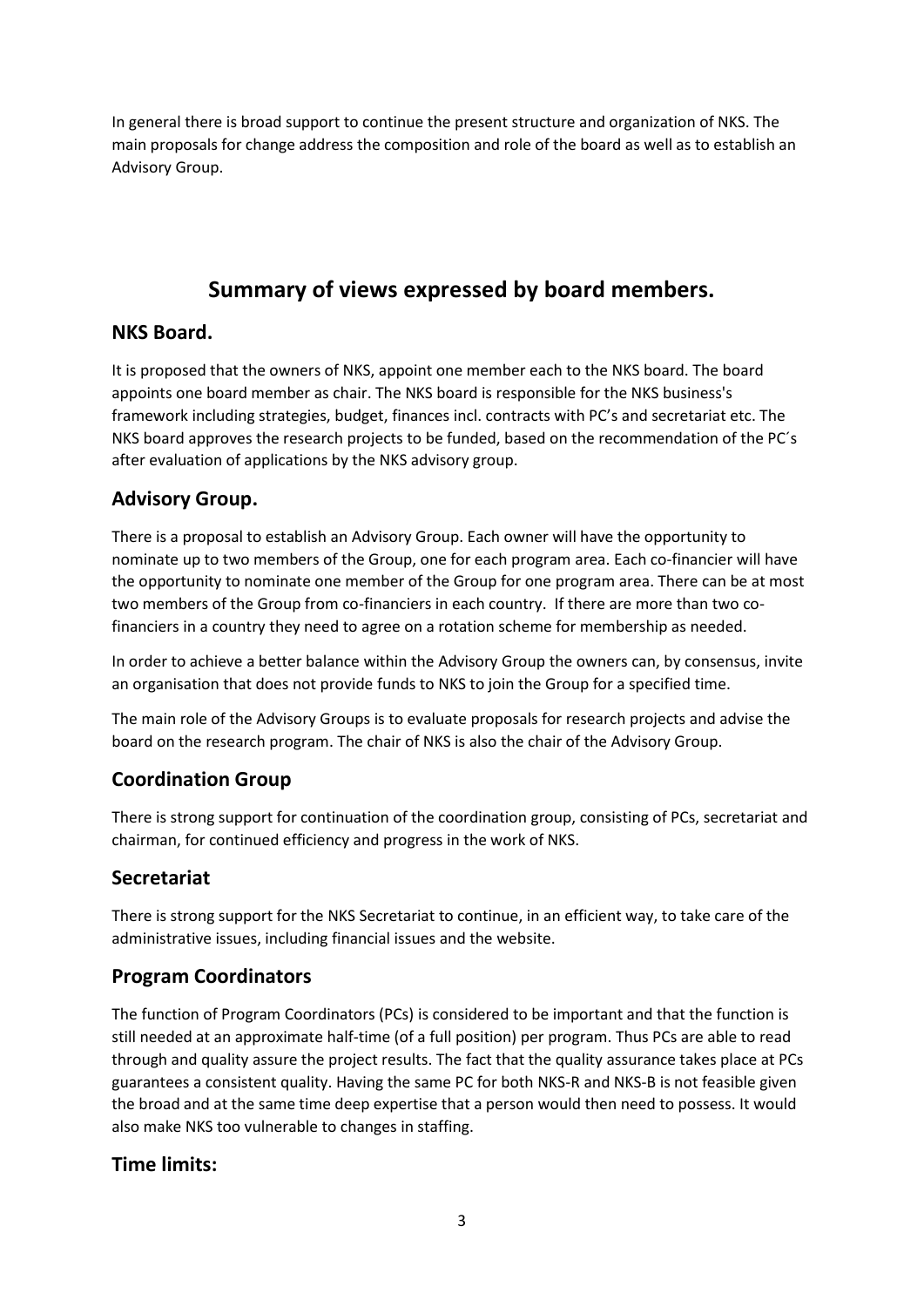## **Time limit for Chair**

A time limit for the Chair is proposed. There is an expectation that a chair serves for a minimum of 3 years with a possible extension of another 3 years. The role of Chair rotates between the Owners.

## **Time limit for PC´s**

A time limit for PC's appointment is proposed. There is an expectation that a PC stays for a minimum of three years, and, to promote rotation and competence building, not more than 6 years. The role of PC´s rotates between the countries on a regular basis. Change of PC´s needs to be coordinated to ensure continuity in functioning of NKS.

## **Regular meetings:**

## **Flexibility and form of meetings:**

Flexibility is recommended so that meetings can be planned in an optimal way.

For all meetings there is a recommendation to consider if the meeting can be a video meeting rather than a face to face meeting.

## **The NKS board and Advisory Group.**

#### **The regular meeting schedule can be as follows:**

#### **January**

In January there is a board meeting with participation of the Advisory Group, the secretariat and the PC´s.

In the joint session the PC´s present status of ongoing projects and their recommendations for funding based on evaluation of the proposed projects by the Advisory Group followed by a discussion. Other topics on the agenda for the joint session may include strategic issues, impact of and future needs of research, emerging technologies and competence building, possible changes in policy documents and the research program for next year, the evaluation process, as well as other issues the participants wish to raise.

Following the joint session the board meets, with the Secretariat and the PC´s, to decide on funding of projects, the annual budget and address other financial issues as well as other issues the participants wish to raise.

The PCs distribute a status report of ongoing projects and a report with funding recommendations no later than two weeks before the board meeting.

The Secretariat distributes a budget proposal, status of the financial situation and draft contracts no later than two weeks before the board meeting.

Other documents to be addressed need to be distributed two weeks before the meeting.

#### **June**

In June, the Board, the PCs and the Secretariat meet to review the annual report, monitor the economy and ongoing projects. Other issues on the agenda may include strategic issues, budget for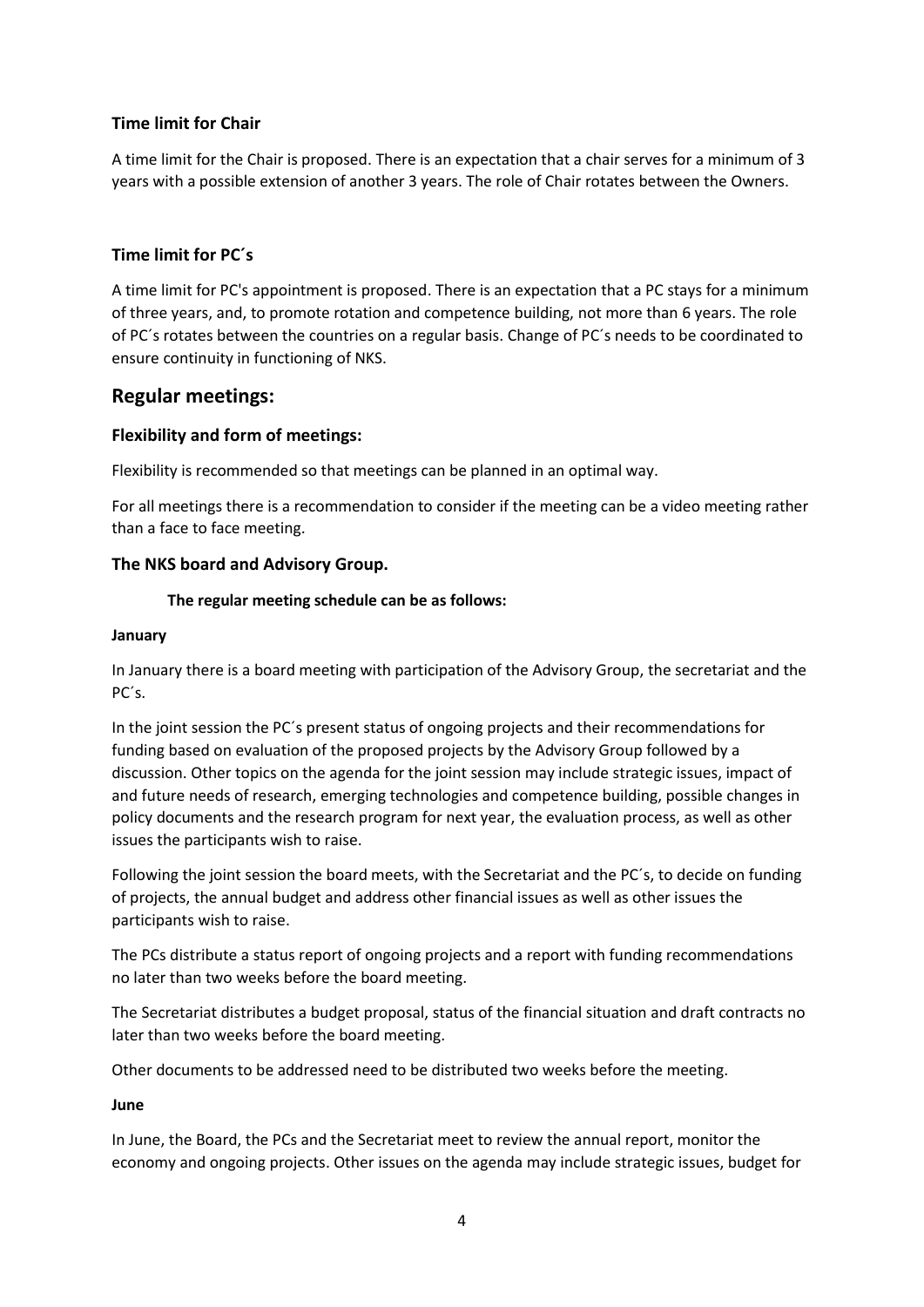next year and any other issue raised by board members or issues raised by members of the Advisory Group prior to the meeting.

The PCs distribute to the board and Advisory Group a status report of ongoing projects no later than two weeks before the board meeting. Members of the Advisory Group are invited to send their comments regarding status of ongoing projects before the board meeting and to raise other issues within their remit.

The Secretariat distributes all financial documents to be addressed no later than two weeks before the board meeting.

## **The coordination group.**

The coordination group meets  $4 - 6$  weeks before a board meeting.

## **Other meetings.**

The NKS chair, in consultation with the NKS board, can call for other meetings as needed.

## **Other issues.**

#### **Rules of procedure:**

It is suggested that it could be good to develop a procedure document that clarifies the roles of the various actors, and describes the criteria for their participation – that is, how many participants from each country, from each utility, from each authority etc. The discussion paper may well be developed into such a document.

#### **Public governance.**

The importance of NKS living up to the standards for good public governance and transparency that apply to public sector in the Nordic countries, demonstrating that funds are spend correctly (i.e. on nuclear safety research) and efficiently (i.e. avoiding excessive costs) is raised as an issue for the NKS board to address since good public governance is included in recently agreed NKS policy

## **NKS Workshop.**

There is a strong recommendation for continuation of the NKS workshops every third year.

## **Call for proposals.**

The process for call for proposals is considered to function well and there is no need for changes.

## **The evaluation process.**

It was commented that researchers *(SMM: no information on how many or how often)* have commented that the evaluation of the proposals appear to vary strongly between evaluators, even on relatively objective criteria like for instance the contributions from young scientists.

It is therefore suggested to review the evaluation process and possibly provide guidance to the evaluators on how the various criteria should be evaluated."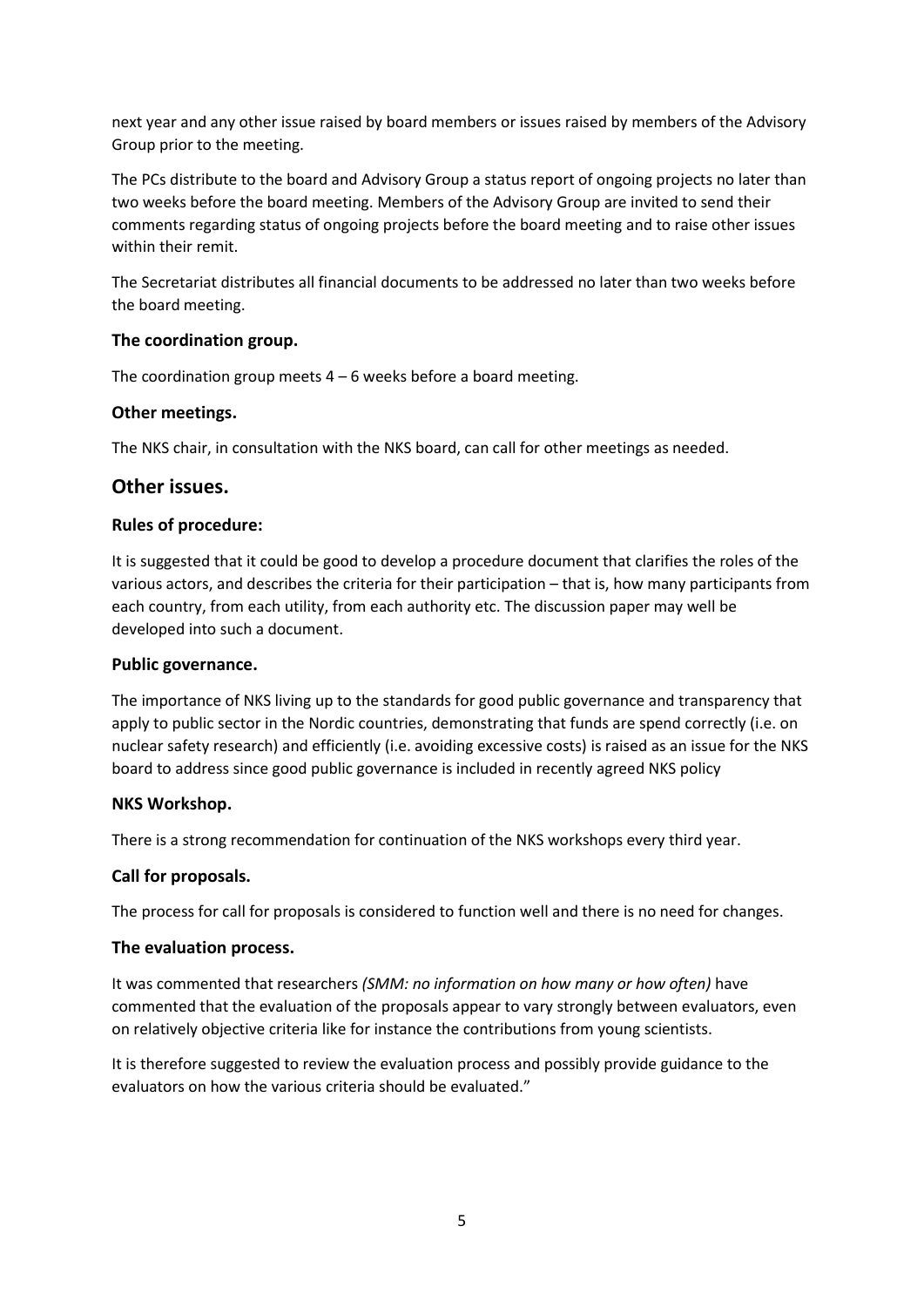# **Appendix: Views from NKS board members**

## **Anneli Hällgren SSM**

NKS owners have asked for their views on NKS organization - is there a need to change? The Swedish Radiation Safety Authority has gathered relevant employees for discussion. The most urgent point made is about the board's unclear role. Below are suggestions aimed at clarifying the roles and cooperation of the various actors.

#### **Roles**

#### Board of Directors

The owner group - one representative from each country's most influential authority - becomes the new board with responsibility for the business's framework including strategies, budget, finances etc, and which decision-making rights of course also includes the research projects.

## Evaluation panel

Today's board becomes the evaluation panel regarding the research projects and proposes the upcoming research plan to the board. The owner representatives that belongs to the new board do not participate, but are replaced by other owner representatives. There are uncertainties about the number of participants, which actors should be represented and the number of evaluators per country. Here, a discussion and clarification are needed.

## Coordination Group

The coordination group, consisting of PCs, secretariat and chairman, continues their coordinating work as today, for continued efficiency and progress in the business.

## Secretariat

We appreciate that there is a secretariat to, in an efficient way, ensure the logistics around for example meetings and website. We have experience of other working groups where attempts have been made to cut down the administrative function, with the result that the logistics work poorly and meetings are inefficient.

## Program Coordinators

We find the function of Program Coordinators (PCs) important and believe that the function is still needed at an approximate half-time per program. Thus PCs are able to read through and quality assure the project results. The fact that the quality assurance takes place at PCs guarantees a consistent quality. Having the same PC for both NKS-R and NKS-B is not feasible given the broad and at the same time deep expertise that a person would then need to possess. It would also make NKS too vulnerable to changes in staffing.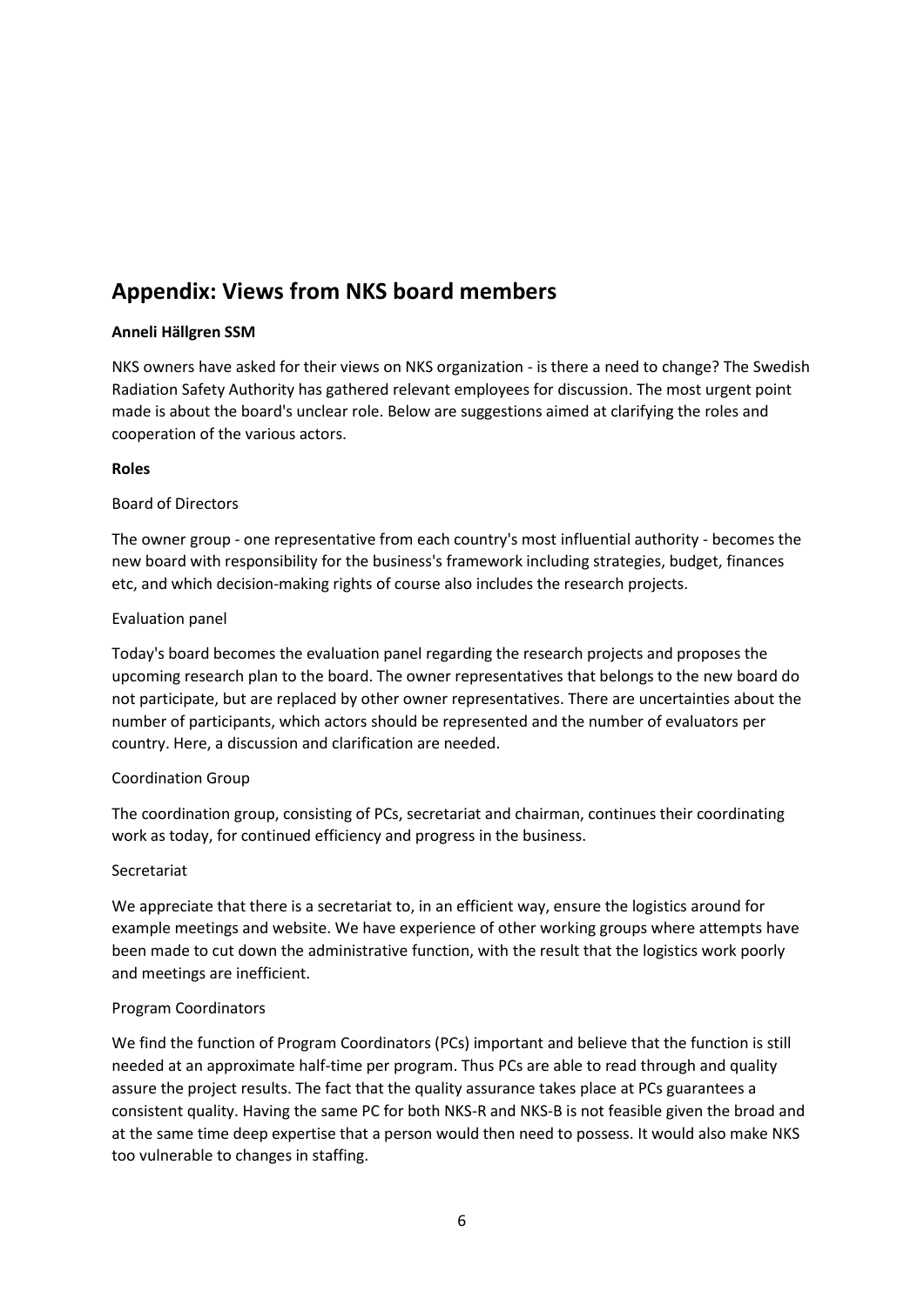## **The year's meeting schedule**

#### January

In January, the board, the coordination group and the evaluation panel meet. The PC:s present the proposal for financing research projects for the coming year, which is based on the input from the evaluation panel, and the board makes decisions. Other topics on the agenda may include strategic issues that need to be discussed and anchored, uncertainties regarding the evaluation process, etc. The PCs distribute a status report and a report with funding recommendations before the meeting.

#### June

In June, the Board and the secretariat meets to review the annual report and monitor the economy. Other issues on the agenda might be strategy, budget, overall activities etc as well as a situation update regarding the projects from PCs.

#### September

In September, the coordination group and maybe the evaluation panel meet before the autumn's calls. The PCs provide and update on ongoing activities. The board receives a written report from the PCs on the progress of the research projects so far.

#### November

The coordination group meets to prepare for the January board meeting, which includes producing a summary of the input from the evaluation panel and having discussions on preliminary funding recommendations.

#### **Other thoughts**

Thoughts that were also aired were the following:

## Rules of procedure

Regardless of how the work with the NKS organisation continues, it would be good to develop a procedure document that clarifies the roles of the various actors, and describes the criteria for their participation. Today it is not clear what is the responsibility for NKS for those board members that are not in the owners' group (and are thus not signing any papers). Also, it is not clear which decisions that are made by the board and which decisions are made by the owners' group. If we go for a new structure, we need to discuss for example, which actors are to be represented in the board or in the evaluation panel, and how many from each actor.

#### Limitations in PC's ordinances

Should there be time limits for PC's appointment? One suggestion is to express more clearly the expectation that a PC should stay for three years, and also - to promote rotation and competence building - say that the position can be held for the longest time for five years. It would also be good to discuss how the PC role could be shifted between the countries on a regular basis. The four countries which do not fill the chairman role, could have a schedule how to shift the PC roles between them. For example, the PC-R could alternate between two of the countries and the PC-B between the other two. Or, there could be a "waiting list" for each of the roles. For consideration of the length of the PC role, we propose such discussions to be held in the owners' group, or at least not on the board as long as the PCs are part of the meeting.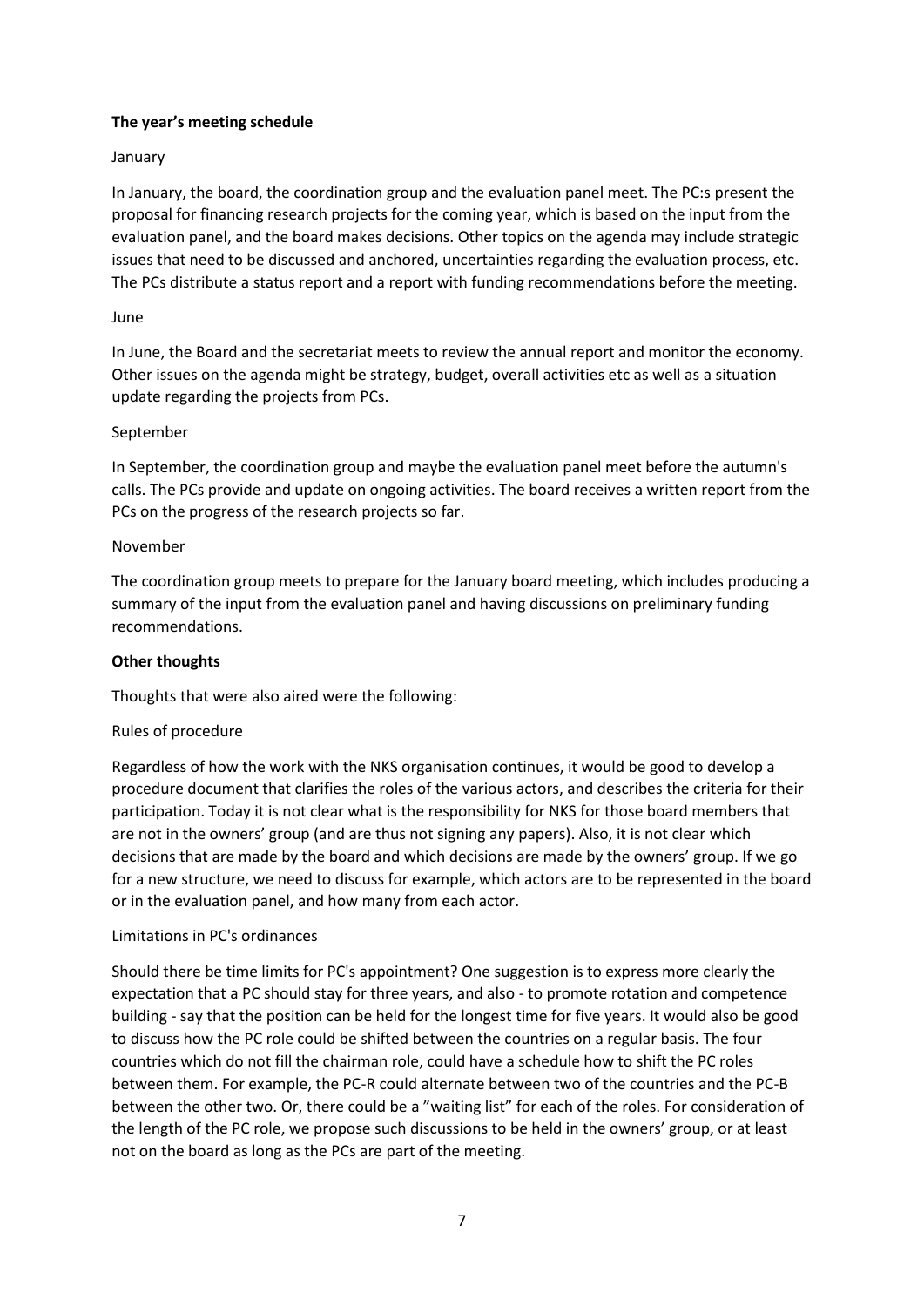#### External quality assurance

Do we want to secure the quality by also inviting representatives from European, relevant universities to the evaluation panel?

#### Secretariat

For consideration of the NKS secretary, we propose that discussions on reductions of the NKS secretariat be held in the owner group, or at least not on the board as long as the secretary is part of the meeting.

#### **Petri Kinnunen VTT**

As a contribution to the request made by Sigurdur, I put here my views on the organization and activities:

- the basic organization of the programmes and projects is good. The PCs are good in their work and make good summaries about what is going on.
- now the future organization of the MB is more balanced when the Ministry in Finland gives their role to STUK. According to my understanding now each country has a representative from the authority, industry and research (right?)
	- $\rightarrow$  I do not see any big changes needed for the organization of the NKS activities.

Then about the activities:

- The seminar is needed every other year. It was also good this time.
- We spend quite a lot time in the MB discussing about the economics of NKS. In my opinion this discussion could be decreased, e.g. from the summer meeting.
- I would like that we discuss more about the impact of the research. As you know in Finland the NKS research is strongly linked to SAFIR and KYT programmes. But we should also get to know how much the NKS benefits from that work or how much the Finnish programmes benefit from the NKS connection. And the same in other countries with their own connections.
- Another topic, that I would like us to discuss, is the future needs for research. E.g. the Halden reactor situation in Norway has recently changed the Norwegian needs (I think). In Finland we talk a lot about SMRs, lot about OL3 (which seems to be starting soon eventually),… I know that this discussion may not be appealing to all Nordic countries because of the way the politics towards nuclear have been set, but if we want to discuss about future aspects for the NKS, I think we cannot reject these topics but to see what they may mean to the NKS.
- Thirdly, very many of us are connected to different European forums and platforms. Related to the previous point, understanding the activities in those other forums, even briefly, might be helpful for us to consider our own future in the NKS. So perhaps worth discussing?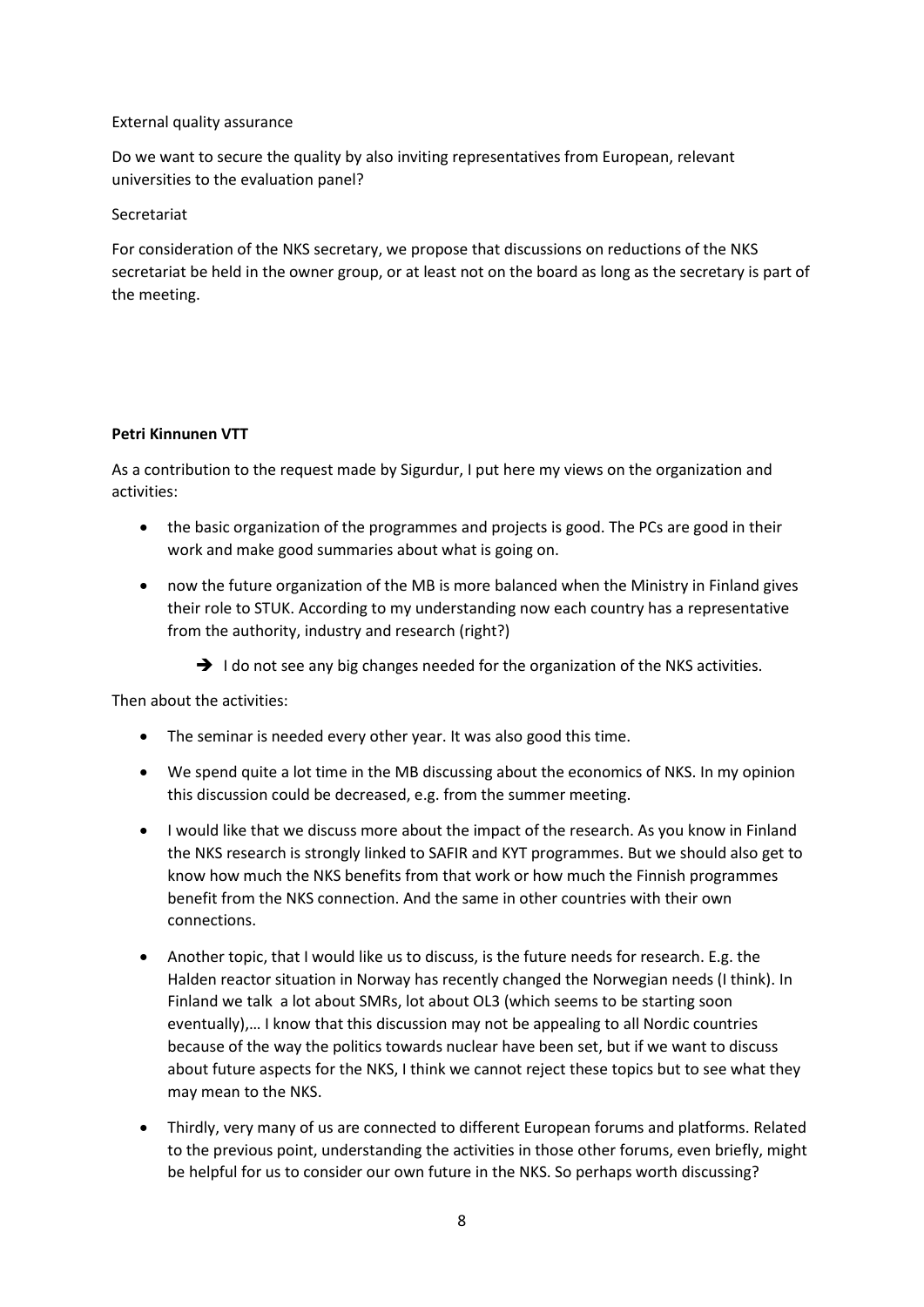These are my thoughts at the moment. In any case the ultimate goal for the NKS is to keep it active and up-to-date.

#### **Mikael Meisner - Vattenfall:**

Some general thoughts on organization and activities which also are in line with previous declared positions from the Swedish industry.

The aim of NKS to facilitate and improve Nordic networking in nuclear and radiation safety areas is in line with the expectations of the four supporting organisations (Ringhals, Forsmark, Orskarshamn and SKB) in Sweden. Additional benefits from participating in the NKS network is learning from from specialists in certain areas, that are mainly to be found outside of Sweden. The Swedish industry do not have any major objections to how the executive part of NKS is organised today and are satisifed with the way the owners are handling the management, and is further fine with following the lead of SSM in these matters.

Further, regarding the organizational structure, having two programs (R&B) and a manager for each provides a critical mass of the executive part of NKS. The setup also has the advantage of redundancy, i.e. if one of the program managers suddenly would have to leave, the risk of being left with a non-functional organisation is smaller. We are supportive of keeping the distribution between the R- and the B-program as it is (50/50).

The present process of Call for proposals to decision to fund is sufficiently applicable as is. However, it might be appropriate to make comparisons/benchmarking with the [yearly]research plans of each national authority, in order to understand in what direction each nation is heading towards. I don't know whether this has been the case previous years, but one way of doing this is allowing each authority to make a short summary during the June meeting on present, needed and prioritized research areas taken from each national research plan respectively. The outcome of subsequent discussions during the same meeting could then, if possible, be reflected in the Call for proposals. I guess that such a benchmarking (i.e. having a direct link and coupling between national needs and NKS activities) would also be mutual beneficent for authorities and NKS.

The current model with one-year projects/contracts is fine. Single exceptions might possibly be justified if there is a clear reason to.

If manageable, the current arrangement with a joint NKS-R/B seminar every second year should be continued.

Finally to conclude, we do not see needs for major organizational changes of NKS, but looking forward to continued discussion

## **Mette Øhlenschlæger SIS**:

Brief comments on NKS after 2020 from The Danish Health Authority (DHA) – non-owner and nonfunding organization (ikke-tillægsfinansierer)

- NKS is a well-established and important player in Nordic research in the nuclear area.
- In the opinion of the DHA, the basic organization: the secretariat and the PCs is well functioning. The function of the PCs is important and they are doing a tremendous job.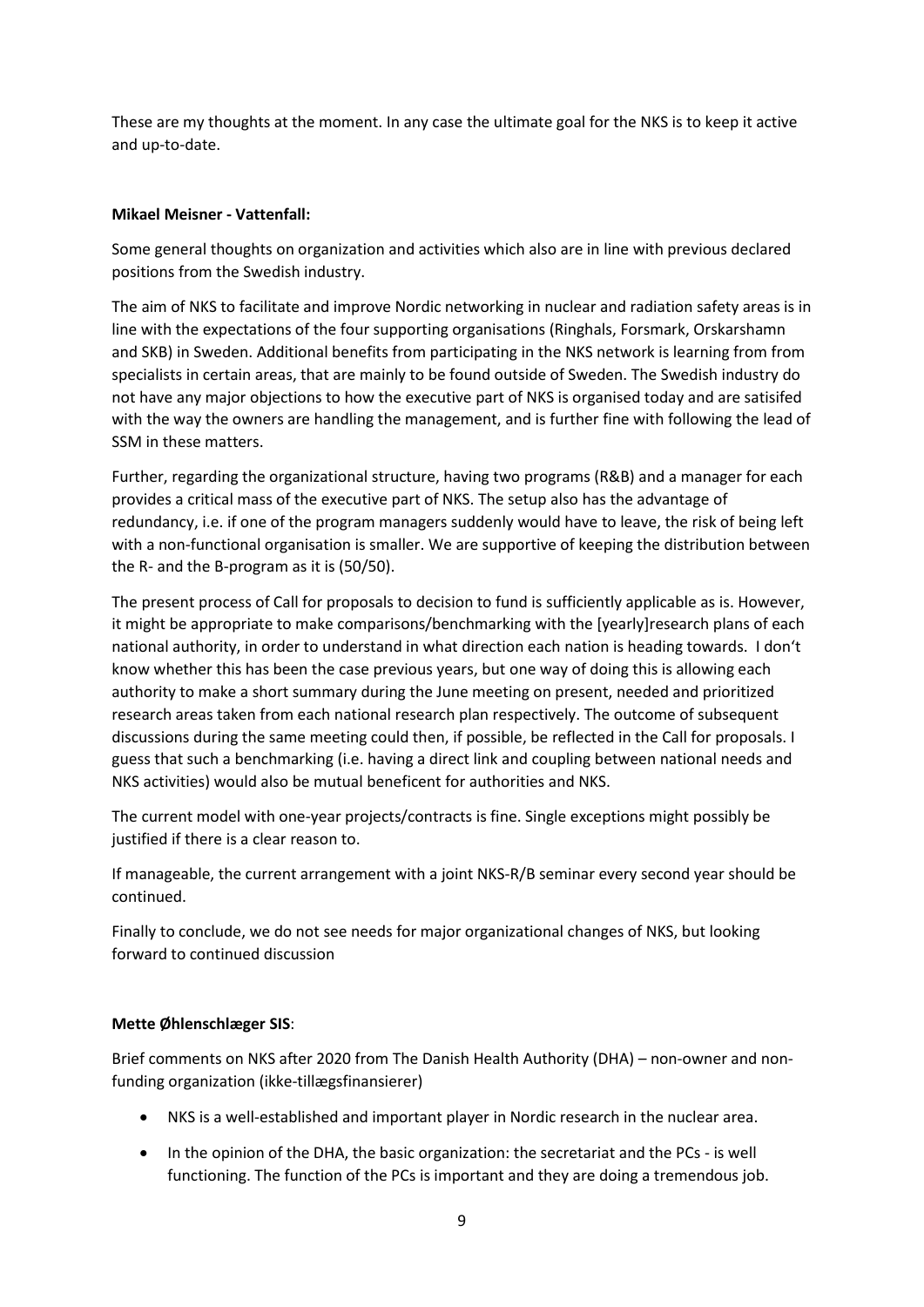- DHA supports a continuation of the present arrangement with a permanent secretariat, ensuring a harmonized and consistent handling of the tasks laid out by the Owners Group and the NKS Board.
- DHA recommends careful consideration of the present structure and representation within the two fora: the Owners Group and the NKS Board.
- DHA recommends restructuring the NKS into two fora: The Owners Group and a separate Advisory Board.
- DHA strongly advocates for a decision on the participation and role of non-owners as well as non-funders - like the DHA in the NKS-Board (or an established Advisory Board).
- In the opinion of the DHA, discussions and reports on NKS-economy should be limited to the Owners Group and discussions on research programs, future needs etc. would be the logical task of an Advisory Board.

#### **Pia Vesterbacka - STUK:**

Here are some general thoughts mainly on activities of NKS. Since I am new member I do not have experience on organization and its functioning so much yet.

I have found regularly arranged NKS seminars very useful and good way to keep compact cooperation between Nordic countries and share the common knowledge.

I was very happy that radiation safety was added in the policy paper. Now the area of NKS research covers more wide range of issues and I think is more useful for all Nordic countries. I am personally worried about deep know-how about the radiation protection. This is important area and its deep know-how is needed especially in case of emergency preparedness.

In the last meeting one of the college from Sweden raised up criteria's in evaluation process and comparison between various research projects. I think this is important issue to discuss and if NKS evaluation board has clear criteria's it would be good.

We also discuss about the themes. Would it be useful to emphasise themes in different years. This could be useful if NKS wants to point out issues which are key issues in certain years. Shows also agility of NKS.

Since I have not been evolved in NKS work, I was wondering has NKS research been evaluated regularly, like every five years. During evaluation NKS could get knowledge about the impressiveness of the NKS research. Has NKS SRA (strategic research agenda) or has NKS though that it would need such?

I think Finland do not see needs for big changes in NKS organization.

#### **Anne Liv Rudjord - DSA**

"*The administrative procedures and management works smoothly. There are no specific comments to the process with the calls for proposals.* 

*However, researchers have commented that the evaluation of the proposals appear to vary strongly between evaluators, even on relatively objective criteria like for instance the contributions from young scientists.*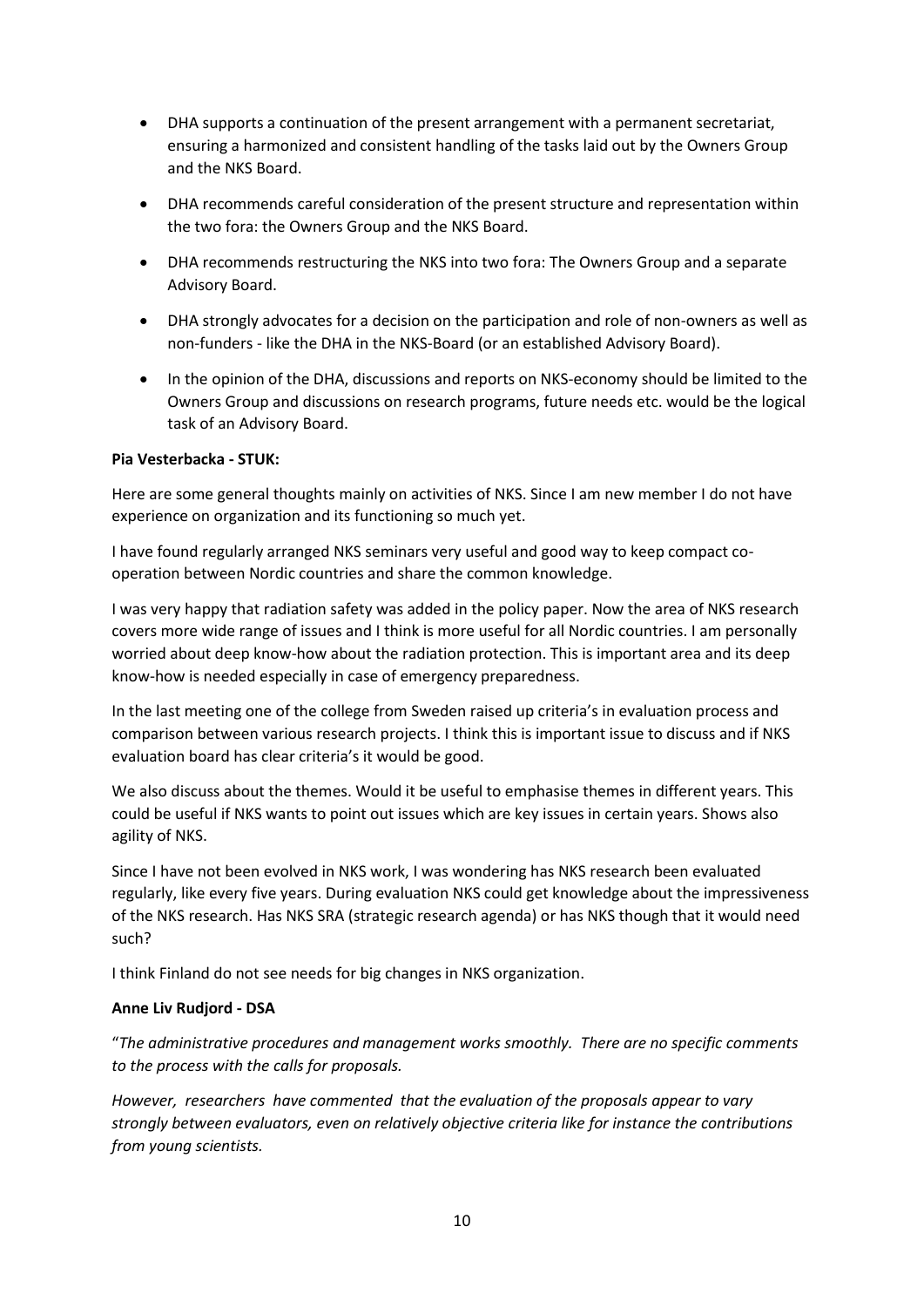*It is therefore suggested to review the evaluation process and possibly provide guidance to the evaluators on how the various criteria should be evaluated."*

#### **Carsten Israelson – DEMA**

The input from DEMA falls in three parts:

#### **NKS activities**

We agree with most board members that the NKS seminars every  $3<sup>rd</sup>$  year are a success and that we should continue with this activity, so that we plan for the next seminar in 2022.

We also find it relevant to have a broader discussion of future research subjects and the impact of the research from NKS. VTT has mentioned an interest in Finland for SMR and in Denmark there are several small groups working with molten salt reactors. We see a way to broaden the scoop of NKS by adding a new subject which could be called: "Emerging technologies". Furthermore, several board members has mentioned "competence building" (or something similar), which is another wording that we could consider to have more focus on in the future.

However, we should be aware not to move to far away from the original focus of NKS, which is safety research, and thereby possibly scaring away the main funders of the program. Looking at national research focus is an idea that we can support but still with the focus of the NKS main scope: Safety research.

In general, DEMA finds it important that NKS strives to obtain as many relevant applications for projects as possible. This years' relatively small amount of applications is worrisome and we should take steps to ensure more awareness about NKS. Too few applications and hence less competition among the applicants brings a risk of not being able to maintain a high enough scientific standard of NKS projects. A somewhat broader scoop will hopefully bring in more applications and thereby aid to maintain the high level of research. All board members are encouraged to look for new research groups and organization that can submit quality applications for NKS projects.

## **NKS organization**

DEMA agrees with SSM that the roles and division of responsibilities between the owners and the board could be clearer. We support the suggestions by SSM, DSA and DHA with some minor adjustments. A future organization of NKS could look like this:

- The Owner Group (or Board of Directors), one representative from each governmental funding organization, which is DSA, GR, STUK, SSM and DEMA . The Owner Group is responsible for the NKS strategies, budget, finances, contracts with PC's, chairman and secretariat, etc.
- The Evaluation Panel (DEMA has previously suggested the name, Advisory Group) should evaluate proposals and propose research plans. The Panel should consist of what today is called The Board. Owner Group member should, however, also be allowed to serve in the